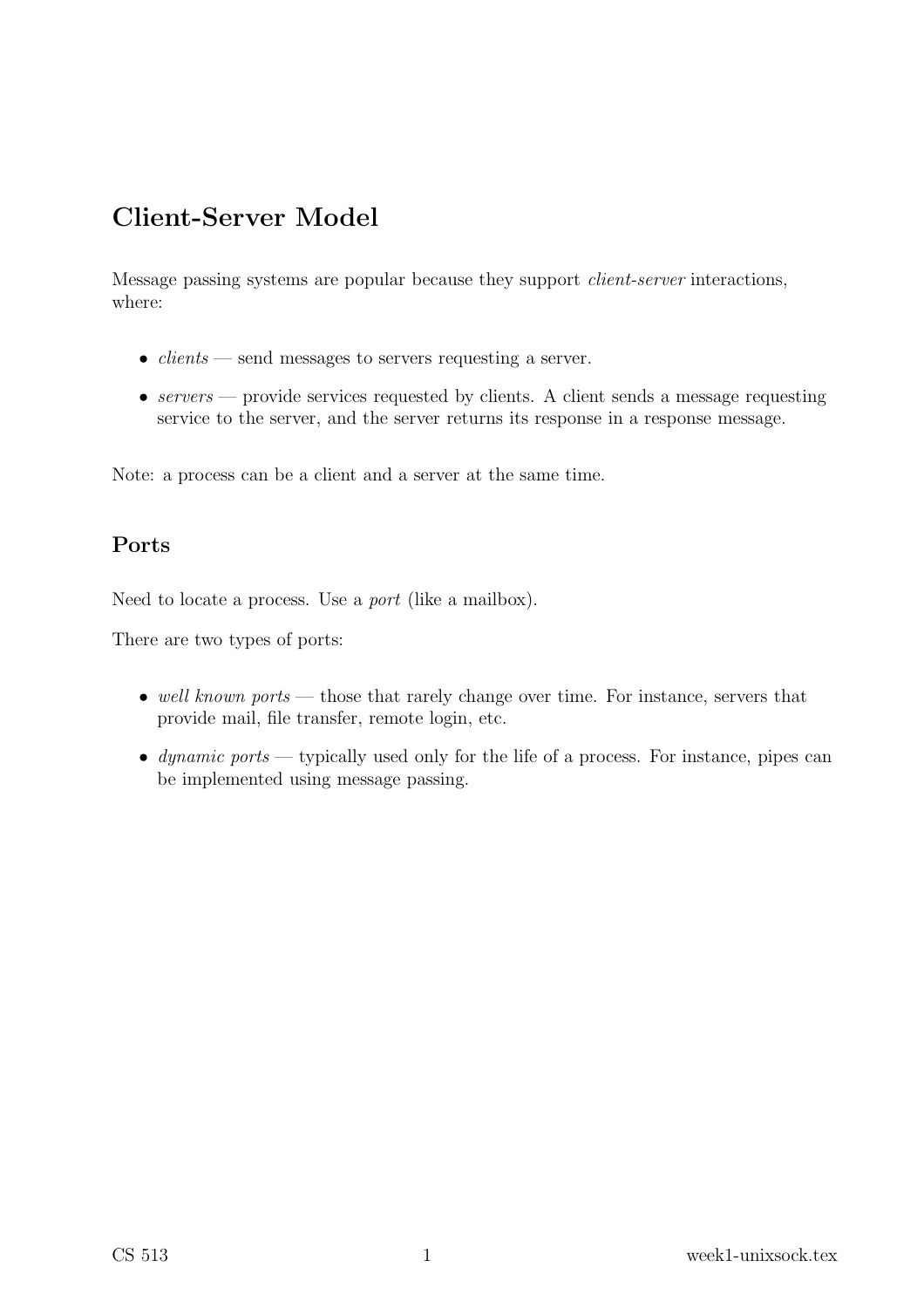#### Examples of Servers

- mail server allows client mail program to connect to mail server on remote machine.
- login server allows clients to establish login sessions on remote machine.
- file servers client requests to read or write part of a file. The server might support several operations, including *read, write, open, close* and *seek.*
- $\bullet\,$  sort server takes a list of items from the client, sorts them, and returns the sorted list
- $\bullet$  authentication server grants permissions to access files, log into the system, etc.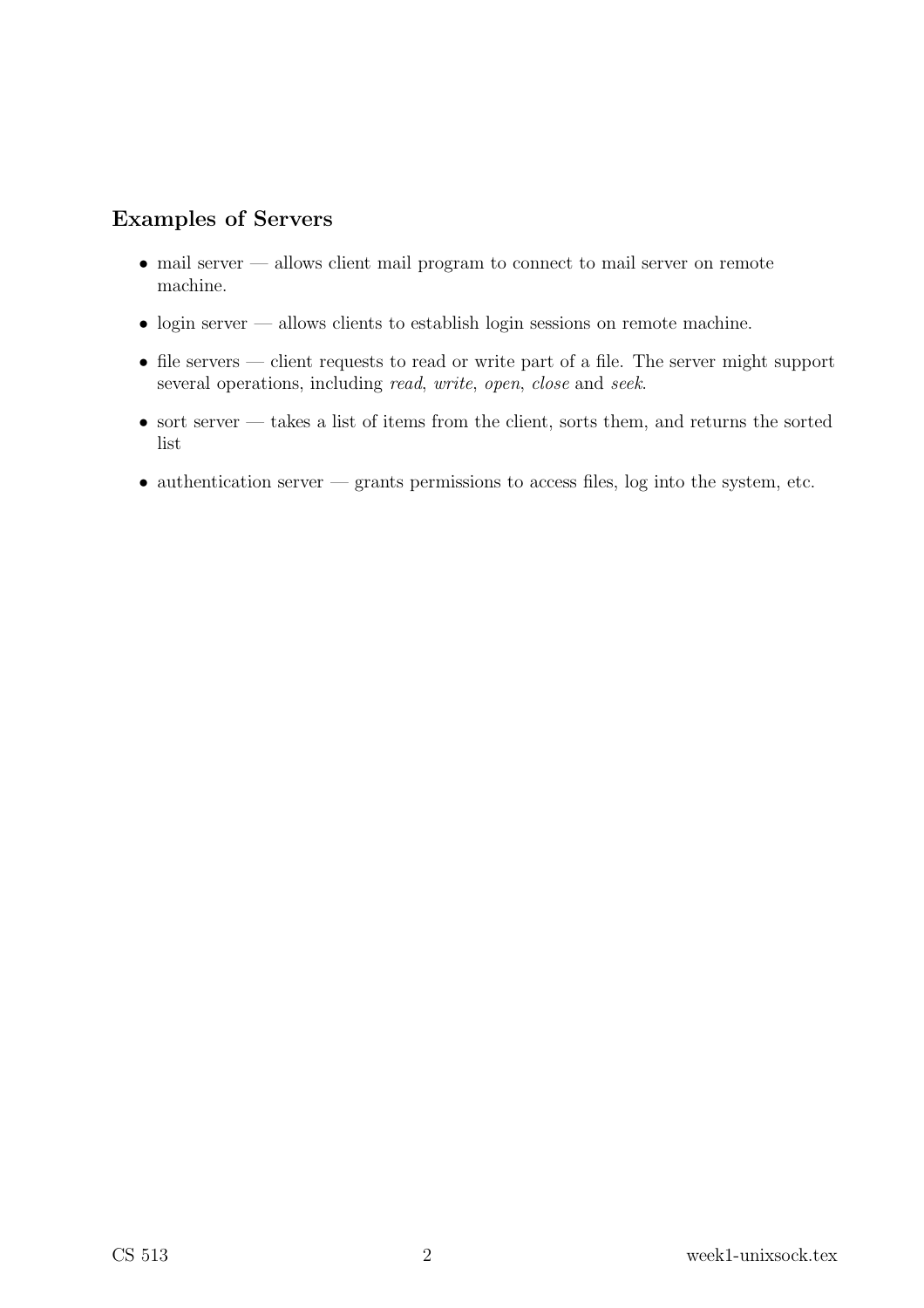## Sockets

How do we provide interprocess communication between processes that do not share a common ancestor?

Sockets are a generalization of file input/output that supports interprocess communication.

Solution: applications use *sockets* and *bind* port names to them. Processes then send messages to the bound (port) name.

### Finger Server Example

- 1. Create socket (using socket() (don't look at details)
- 2. Bind port number to socket. Look in /etc/services using getservbyname(). Well-known port number.
- 3. Wait for request. On request gather information and send response to requesting port.

Finger Client:

- 1. Create socket and bind arbitrary port number to socket.
- 2. Get port number and host address of finger port.
- 3. Send request to finger port (containing client port address).
- 4. Wait for response, read it, and cleanup.

Describe for a server that forks off a process to handle the connection. Use an alternate port for the server.

Look at picture!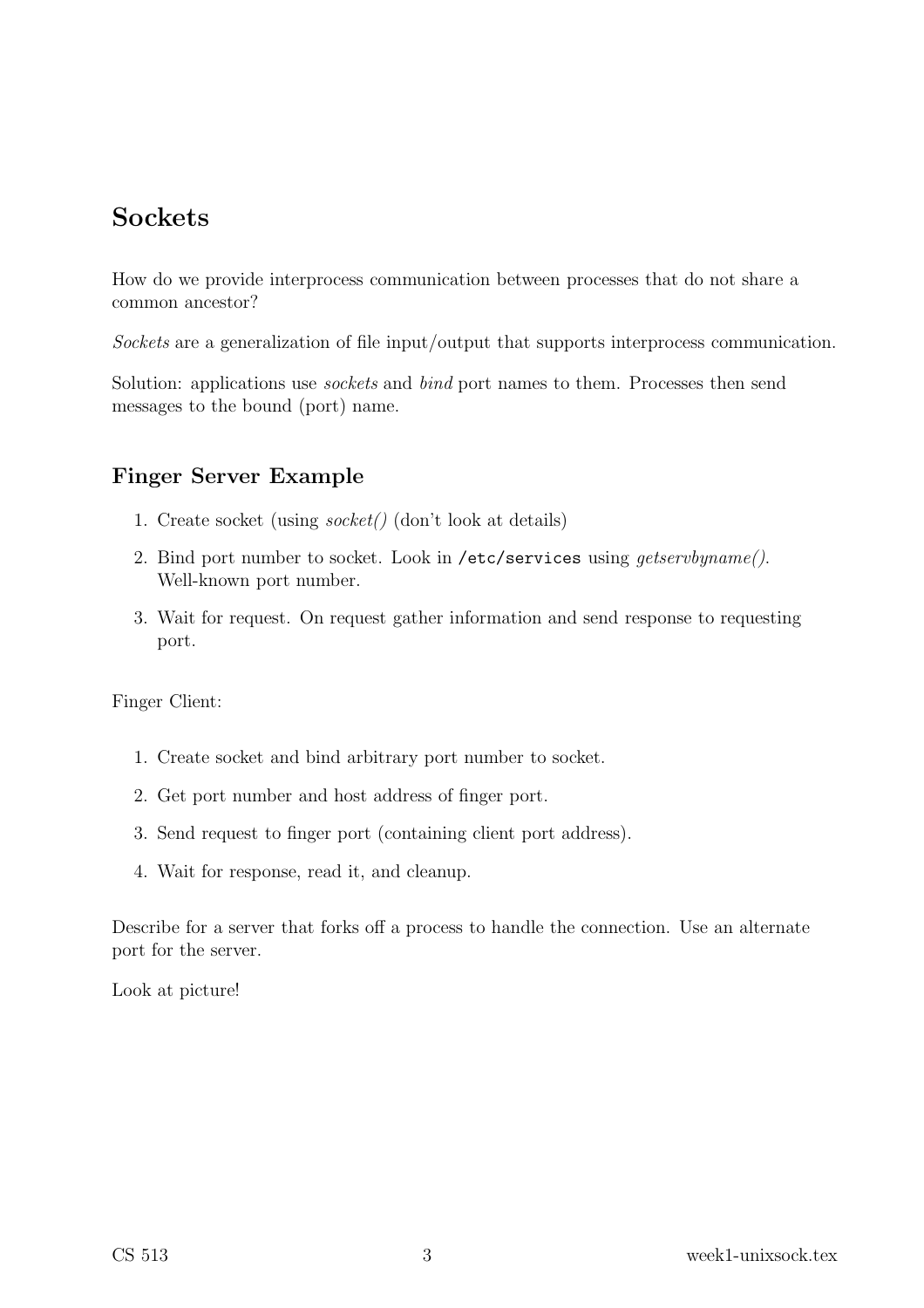### Code Example

Client sends user name and receives back a message.

< ccc1 /cs/cs513/public/example 1 >make sockclient gcc -g sockclient.c -o sockclient < ccc1 /cs/cs513/public/example 2 >make sockserver gcc -g sockserver.c -o sockserver < ccc1 /cs/cs513/public/example 3 >./sockserver 4242& [1] 28721 < ccc1 /cs/cs513/public/example 4 >./sockclient ccc1 4242 Hello cew, you are visitor number 1 to this server < ccc1 /cs/cs513/public/example 5 >./sockclient ccc1 4242 Hello cew, you are visitor number 2 to this server < ccc1 /cs/cs513/public/example 6 >kill %1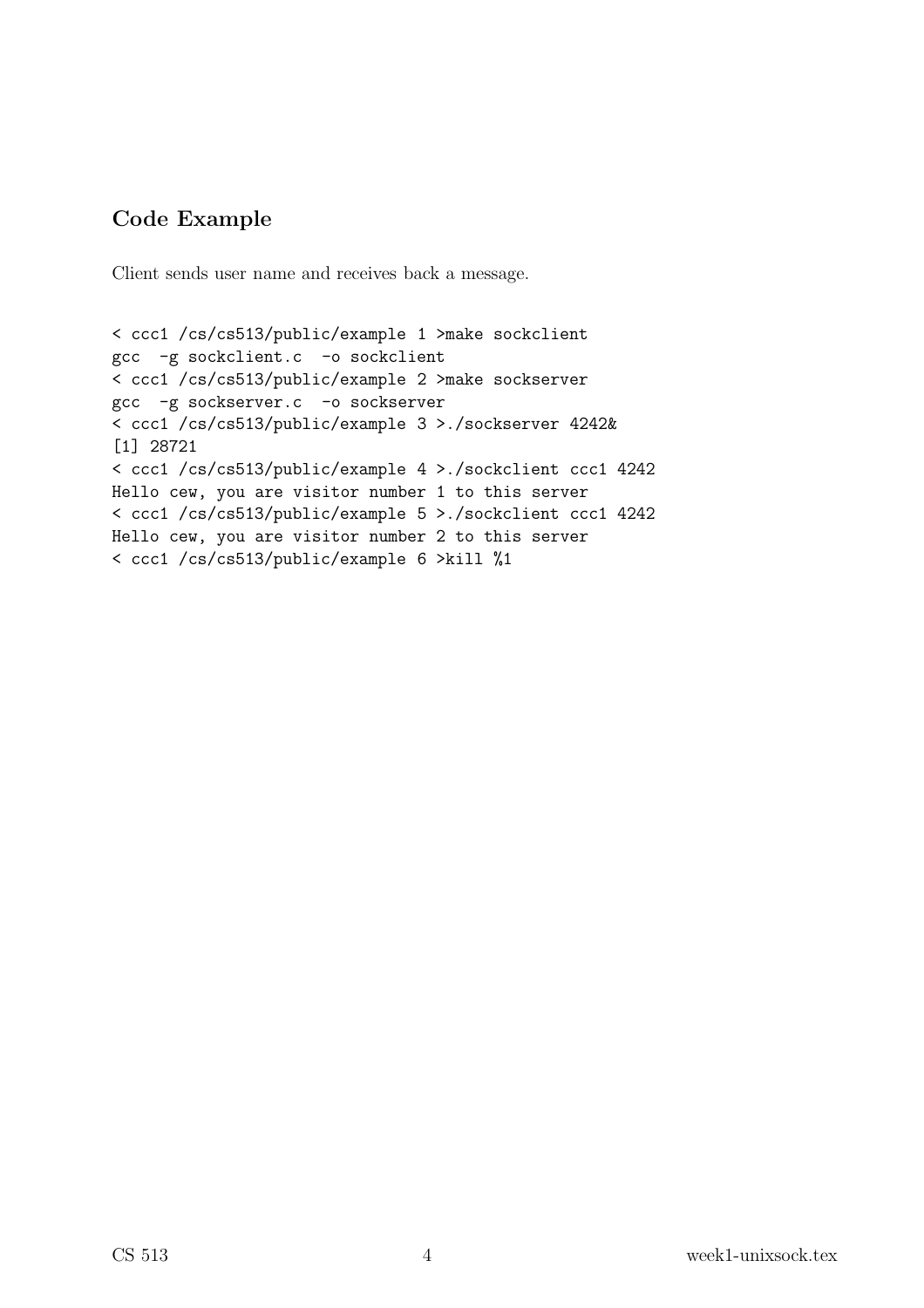#### Client

```
/* adapted from Sample 25_1 from "Computer Networks and Internets, 2nd ed by Comer */
/* sockclient.c - code for example client program that uses TCP */#ifndef unix
#define WIN32
#include <windows.h>
#include <winsock.h>
#else
#define closesocket close
#include <sys/types.h>
#include <sys/socket.h>
#include <netinet/in.h>
#include <arpa/inet.h>
#include <netdb.h>
#endif
#include <stdio.h>
#include <string.h>
#include <pwd.h>
#define PROTOPORT 5193 /* default protocol port number */
extern int errno;
char localhost[] = "localhost"; /* default host name */
/*------------------------------------------------------------------------
* Program: client
*
 * Purpose: allocate a socket, connect to a server, and print all output
 *
* Syntax: client [ host [port] ]
 *
 * host - name of a computer on which server is executing
 * port - protocol port number server is using
 *
 * Note: Both arguments are optional. If no host name is specified,
 * the client uses "localhost"; if no protocol port is
 * specified, the client uses the default given by PROTOPORT.
 *
 *------------------------------------------------------------------------
*/
main(argc, argv)
   int argc;
```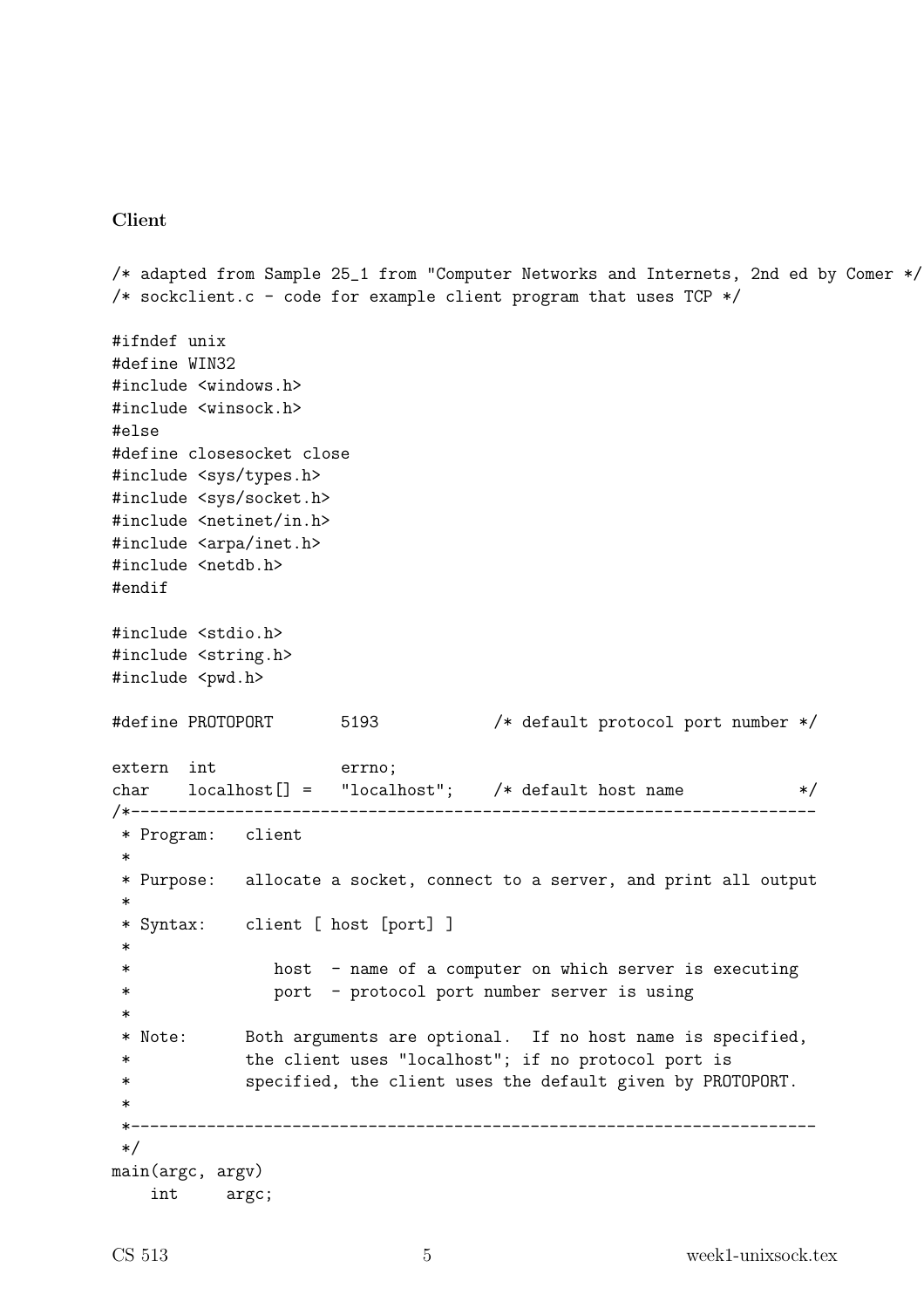```
char *argv[];
{
   struct hostent *ptrh; /* pointer to a host table entry */
   struct protoent *ptrp; /* pointer to a protocol table entry */
   struct sockaddr_in sad; /* structure to hold an IP address */
   int sd; /* socket descriptor */
   int port; /* protocol port number */
   char *host; /* pointer to host name */
   int n; /* number of characters read */char buf[1000]; /* buffer for data from the server */
#ifdef WIN32
   WSADATA wsaData;
   WSAStartup(0x0101, &wsaData);
#endif
   struct passwd *ppwd;
   memset((char *)&sad,0,sizeof(sad)); /* clear sockaddr structure */
   sad.sin_family = AF_INET; \frac{1}{2} /* set family to Internet */
   /* Check command-line argument for protocol port and extract *//* port number if one is specified. Otherwise, use the default */
   /* port value given by constant PROTOPORT */
   if (argc > 2) { /* if protocol port specified */
      port = atoi(argv[2]); /* convert to binary */} else {
      port = PROTOPORT; /* use default port number */
   }
   if (port > 0) /* test for legal value */
      sad.sin-port = <math>htons((u_short)port);else { /* print error message and exit */
      fprintf(stderr,"bad port number \sqrt{k}s\n",argv[2]);
      exit(1):}
   /* Check host argument and assign host name. */
   if (argc > 1) {
      host = \arg v[1]; /* if host argument specified */} else {
      host = localhost;
   }
   /* Convert host name to equivalent IP address and copy to sad. */
   ptrh = gethostbyname(host);
```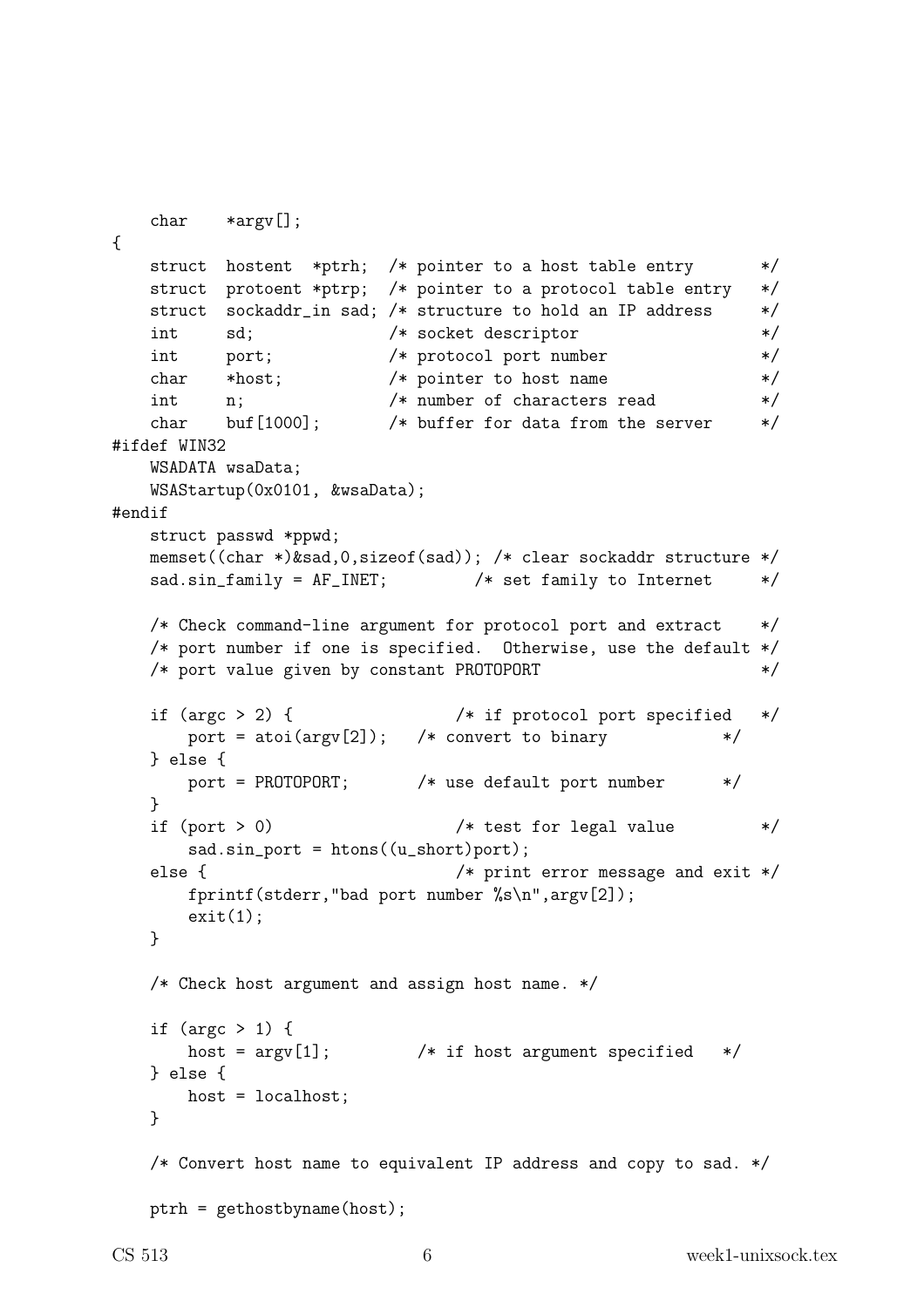```
if ( ((char *)ptrh) == NULL ) {
    fprintf(stderr,"invalid host: %s\n", host);
    exit(1):}
memcpy(&sad.sin_addr, ptrh->h_addr, ptrh->h_length);
/* Map TCP transport protocol name to protocol number. */
if ( ((int)(ptrp = getprotobyname("tcp")) = 0) {
    fprintf(stderr, "cannot map \"tcp\" to protocol number");
    exit(1);
}
/* Create a socket. */
sd = socket(PF_INET, SOCK_STREAM, ptrp->p_proto);
if (sd < 0) {
    fprintf(stderr, "socket creation failed\n");
    exit(1):}
/* Connect the socket to the specified server. */
if (connect(sd, (struct sockaddr *)&sad, sizeof(sad)) < 0) {
    fprintf(stderr,"connect failed\n");
    exit(1):}
/* Repeatedly read data from socket and write to user's screen. */
if ((ppwd = getpwuid(getuid))) == NULL) {
    fprintf(stderr,"could not get user name\n");
    exit(1);}
/* send our user name */
send(sd, ppwd->pw_name, strlen(ppwd->pw_name)+1, 0);
n = \text{recv}(sd, but, sizeof(buf), 0);while (n > 0) {
    write(1, but, n);n = \text{recv}(sd, but, sizeof(buf), 0);}
/* Close the socket. */
closesocket(sd);
```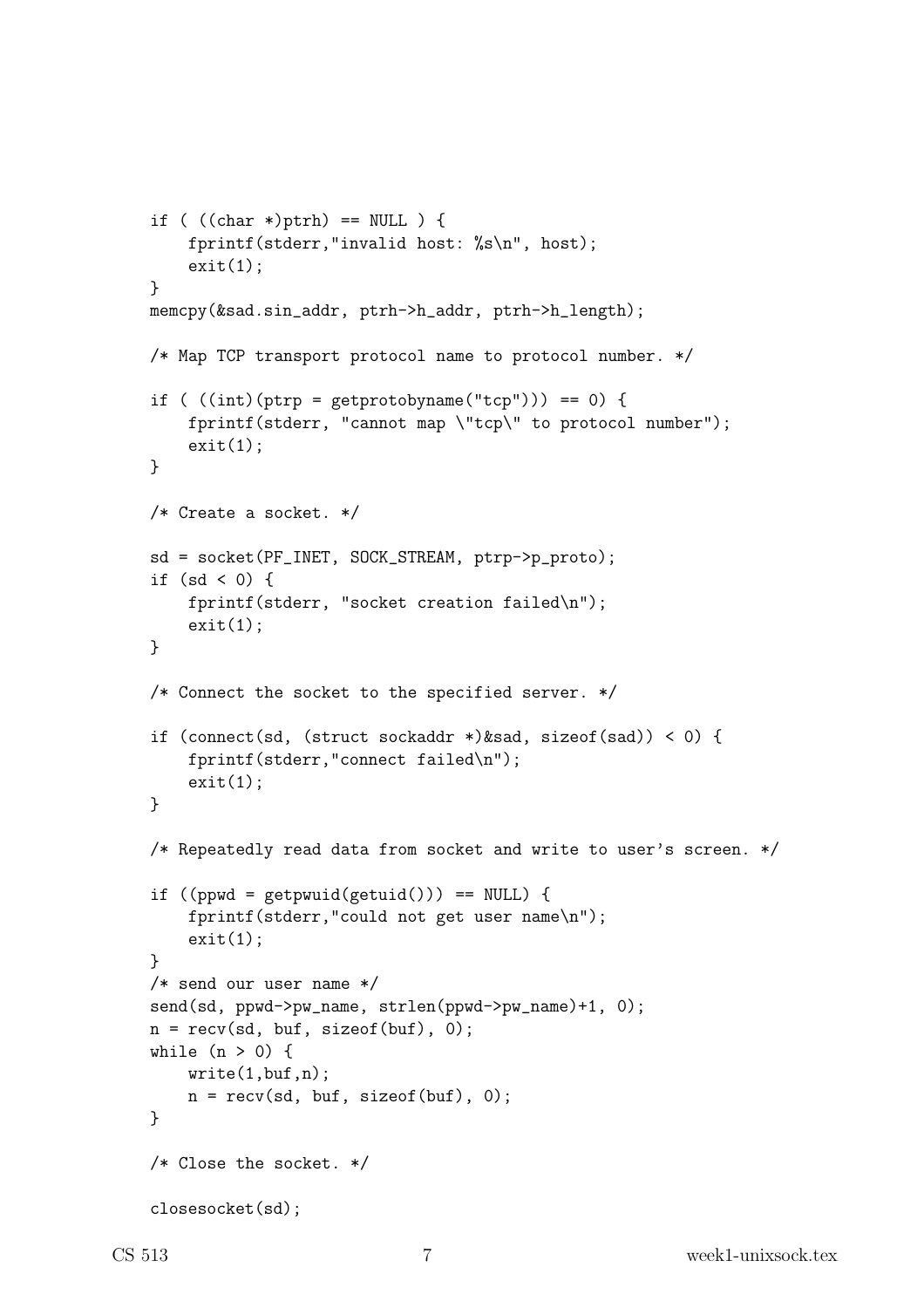```
/* Terminate the client program gracefully. */
exit(0);
```
}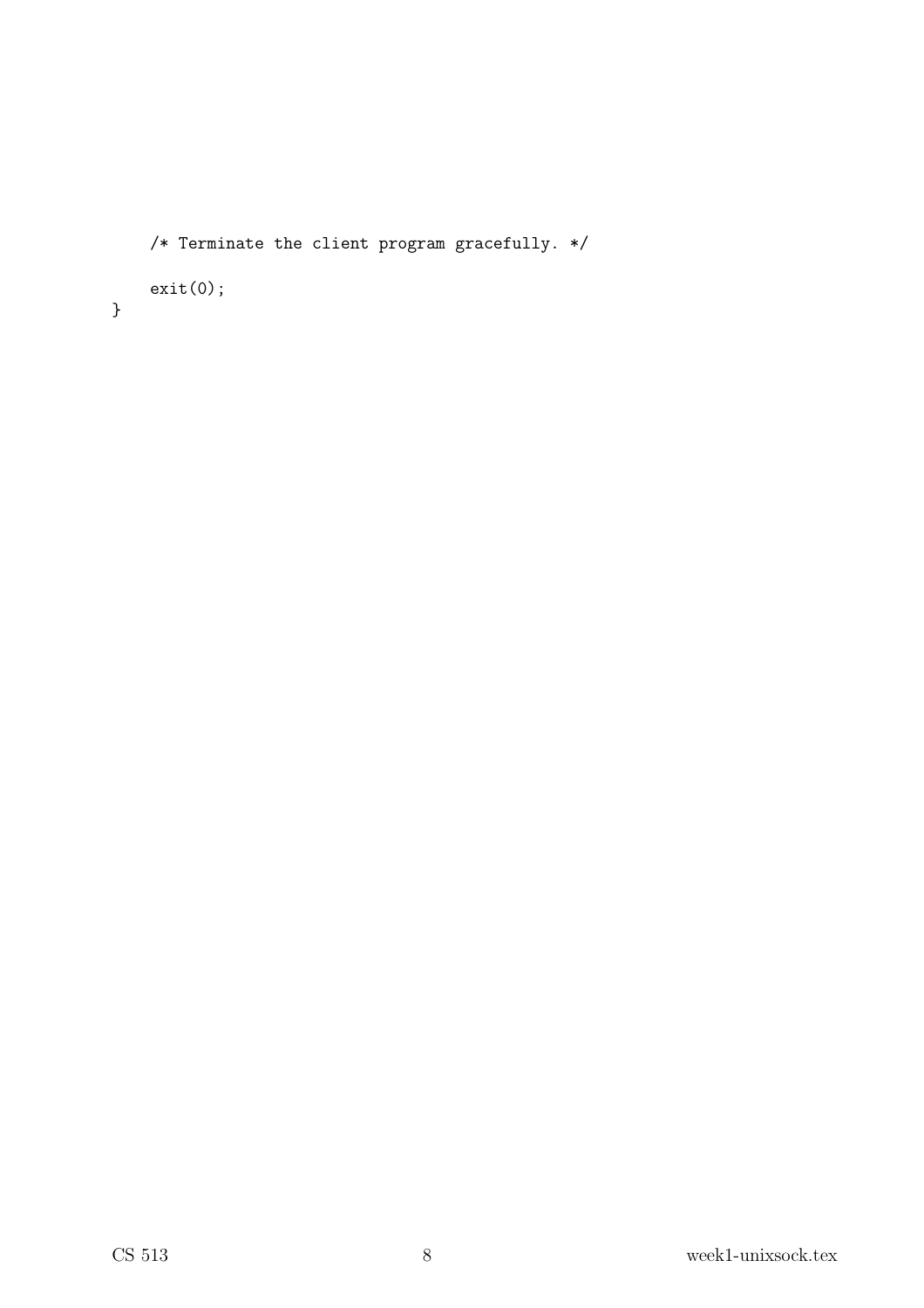#### Client

```
/* adapted from Sample 25_2 from "Computer Networks and Internets, 2nd ed by Comer */
/* sockserver.c - code for example server program that uses TCP */
#ifndef unix
#define WIN32
#include <windows.h>
#include <winsock.h>
#else
#define closesocket close
#include <sys/types.h>
#include <sys/socket.h>
#include <netinet/in.h>
#include <netdb.h>
#endif
#include <stdio.h>
#include <string.h>
#define PROTOPORT 5193 /* default protocol port number */
#define QLEN 6 6 /* size of request queue */
int visits = 0; /* counts client connections */
/*------------------------------------------------------------------------
* Program: server
*
* Purpose: allocate a socket and then repeatedly execute the following:
* (1) wait for the next connection from a client
* (2) send a short message to the client
* (3) close the connection
* (4) go back to step (1)
 *
* Syntax: server [ port ]
 *
* port - protocol port number to use
 *
* Note: The port argument is optional. If no port is specified,
            the server uses the default given by PROTOPORT.
 *
*------------------------------------------------------------------------
*/
main(argc, argv)
   int argc;
```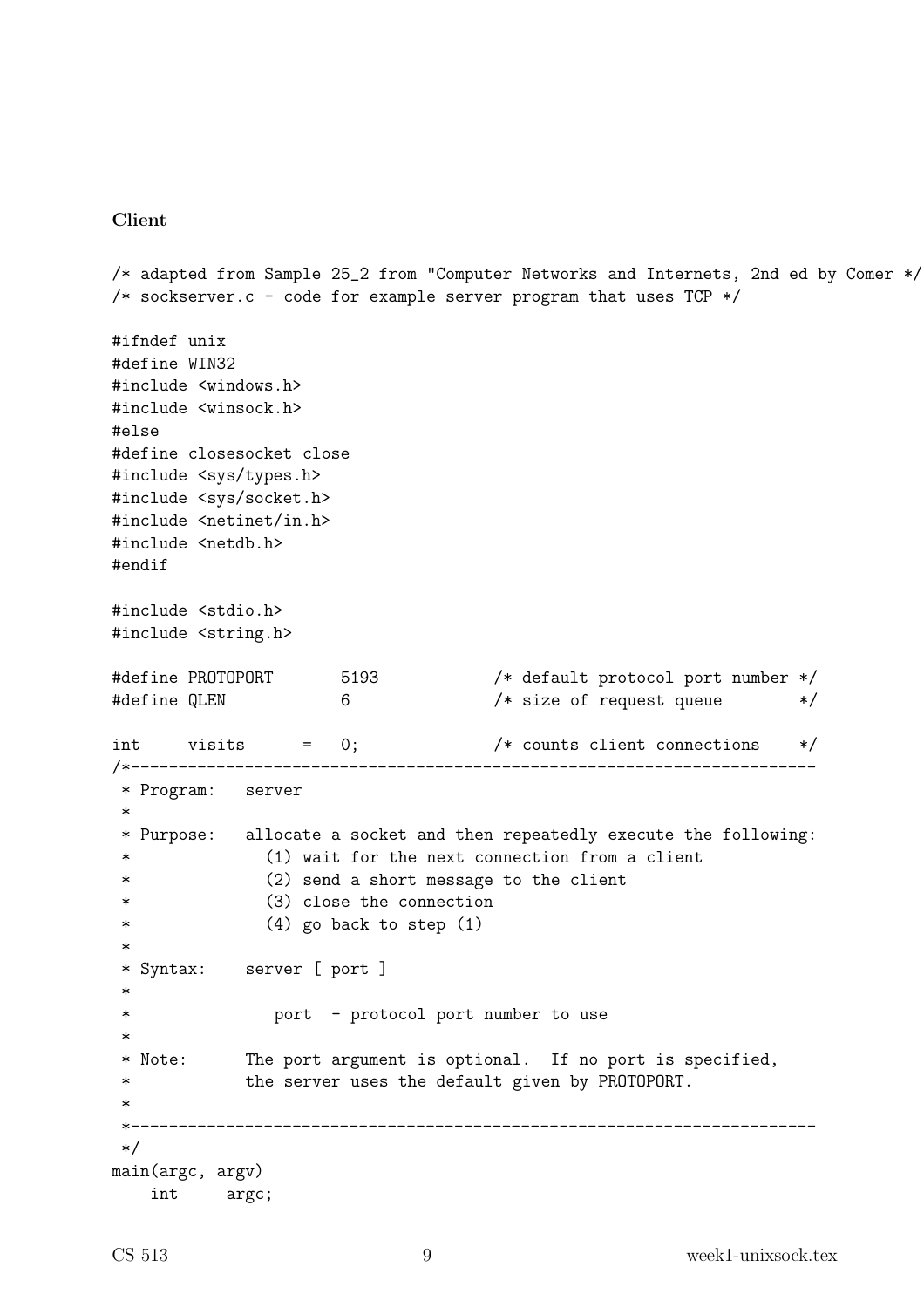```
char *argv[];
{
   struct hostent *ptrh; /* pointer to a host table entry */
   struct protoent *ptrp; /* pointer to a protocol table entry */
   struct sockaddr_in sad; /* structure to hold server's address */
   struct sockaddr_in cad; /* structure to hold client's address */
   int sd, sd2; /* socket descriptors */
   int port; /* protocol port number */
   int alen; /* length of address */char buf[1000]; /* buffer for string the server sends */
   char burfrood; The burst for sering the server sends the dark ubuf [100]; \sqrt{\frac{1}{2}} where for user string \sqrt{\frac{1}{2}}#ifdef WIN32
   WSADATA wsaData;
   WSAStartup(0x0101, &wsaData);
#endif
   memset((char *)&sad,0,sizeof(sad)); /* clear sockaddr structure */
   sad.sin_family = AF_INET; /* set family to Internet */sad.sin_addr.s_addr = INADDR_ANY; /* set the local IP address *//* Check command-line argument for protocol port and extract */
   /* port number if one is specified. Otherwise, use the default */
   /* port value given by constant PROTOPORT */
   if (argc > 1) { /* if argument specified */port = atoi(argv[1]); /* convert argument to binary */} else {
       port = PROTOPORT; /* use default port number */
   }
   if (port > 0) /* test for illegal value */sad.sin-port = <math>htons((u_short)port);else { /* print error message and exit */
       fprintf(stderr,"bad port number %s\n",argv[1]);
       exit(1):}
   /* Map TCP transport protocol name to protocol number */
   if ( ((int)(ptrp = getprotobyname("tcp")) = 0) {
       fprintf(stderr, "cannot map \"tcp\" to protocol number");
       exit(1):}
   /* Create a socket */
```